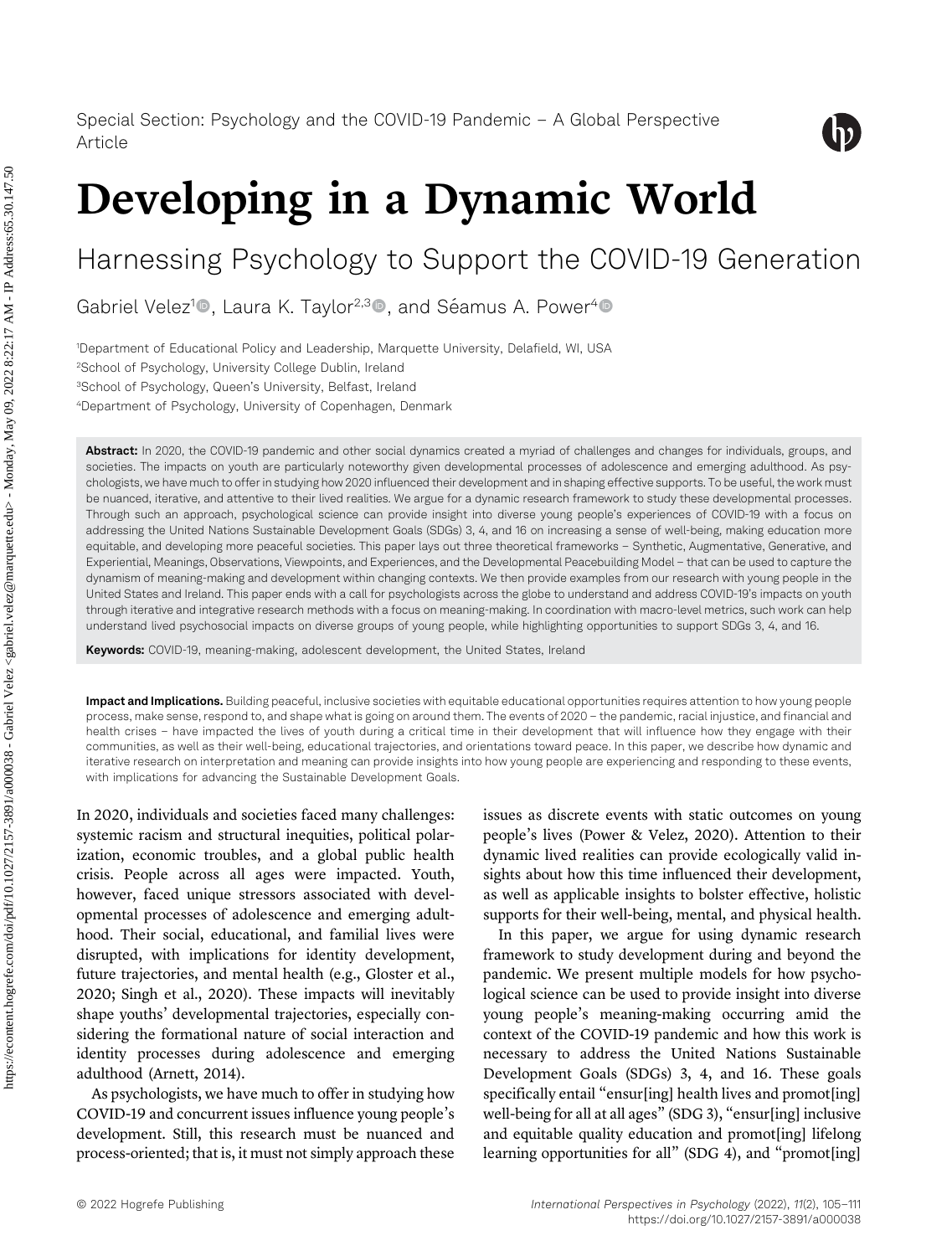peaceful and inclusive societies for sustainable development, provides access to justice for all and build [ing] effective, accountable and inclusive institutions at all levels" (SDG 16).

Our purpose is to provide frameworks for addressing critical needs related to the SDGs and the current sociohistorical moment. First, we articulate the need for multiple methods used in iterative and synthetic research agendas to capture young people's meaning-making processes. Specifically, we discuss three approaches that are particularly useful in the context of the pandemic: the Synthetic, Augmentative, Generative, and Experiential (SAGE) model of social psychology research ([Power et al.,](#page-5-3) [2018\)](#page-5-3), the Meanings, Observations, Viewpoints, and Experiences (MOVE) framework [\(Power & Velez, 2020](#page-5-2)), and the Developmental Peacebuilding Model (DPM; [Taylor,](#page-6-1) [2020\)](#page-6-1). The first two provide methodological guidelines researchers can follow, while the third offers a developmental model that can be applied concretely to questions related to peace, psychosocial development, and the pandemic. These frameworks offer concrete opportunities to attune to young people's experiences of well-being and education amid the myriad challenges, as well as the impacts on identity development in relation to peace. Consistent with achieving the SDGs, we note that peace can be advanced even in established democracies. We then offer examples on our research with children, adolescents, and young adults in the United States and Ireland. Finally, we end with a call for psychological science to incorporate similar dynamic frameworks to research to support young people's holistic flourishing during a time of challenge.

## COVID-19, Youth, and Psychological Models in a Pandemic World

The events of 2020 differentially affected communities and individuals across the world, and young people were systematically impacted. Changes occurred across the socioecological systems in which young people are embedded: societal norms (e.g., masking), institutions (e.g., overburdened health systems), everyday lives, and intimate social spheres (e.g., schools and the health of their family). Importantly, the impacts were *differential*, deeply connected to systemic and structural inequality, and dynamic, unfolding over time as these young people develop ([Araujo et al., 2021\)](#page-5-4). In many contexts, the pandemic ´ deepened challenges to the full realization of the rights of minors. Exacerbating the inequities and needs that existed pre-COVID-19, the interwoven crises of 2020 fed into

increasing rates of poverty, extreme disruptions in learning and development, and pronounced violence and abuse of youth [\(UNICEF, 2020](#page-6-2); [Whiting, 2020](#page-6-3)). These challenges are directly tied to the focus in the SDGs on holistic fulfillment of children and adolescents' potential through conditions and services related to well-being (SDG 3), inclusive and robust educational systems (SDG 4), and peaceful and just societies (SDG 16). Furthermore, the reverberations of this time do not end with vaccines or as time passes. Given the developmental tasks and processes during childhood and adolescence, the ways that young people experienced and responded to 2020 will be a part of their identities and selves as they grow and mature into adult citizens. It will mark an entire generation. Already, there is evidence of increased mental health needs for youth across the world (e.g., [Gloster et al., 2020;](#page-5-0) [Singh](#page-6-0) [et al., 2020](#page-6-0)). In some cases, such as in the United States and Colombia, there has also been increased violence tied to youth action on issues exacerbated by COVID-19 [\(Rubiano, 2021\)](#page-5-5).

Holistic frameworks are needed to tackle the complexity of COVID-19 and the nuance involved in how young people experience the disruptions and changes in their lives. One example of the developmental consequences of a significant societal crisis is "Children of the Great Depression: Social Change in Life Experiences" [\(Elder, 1974](#page-5-6)). In this longitudinal research, Elder followed a cohort of 167 individuals – including participants from working-class and middle-class families – from their primary schools in Oakland California during the 1930s into the 1960s. Overall, this work demonstrated how such experiences, the meaning made from them, and the responses to them shaped developmental trajectories in relation to wellbeing, education, and identity. During the depression, deprivation manifested in strong gendered roles. Girls became more involved in household tasks, and mothers gained power in marital relations. In contrast, boys often secured part-time paid employment. In the longer term, effort in the workplace compensated for educational disadvantages for those men who had been deprived as boys. Both men and women from deprived backgrounds during the *depression* valued family and stability later in life. Such insights are critical to understanding the psychological underpinnings for why individuals marked by the great depression might engage in peace (e.g., interpersonally in the family) or how values emerging from these experiences align with broader definitions of wellbeing (such as outlined in the SDGs). Elder's seminal study [\(1974\)](#page-5-6) illustrates the importance of dynamic, integrated methods, used over time, to comprehend how young people make meaning of experiences in localized contexts.

In line with this example, we have previously argued that studying experiences, meaning-making, and development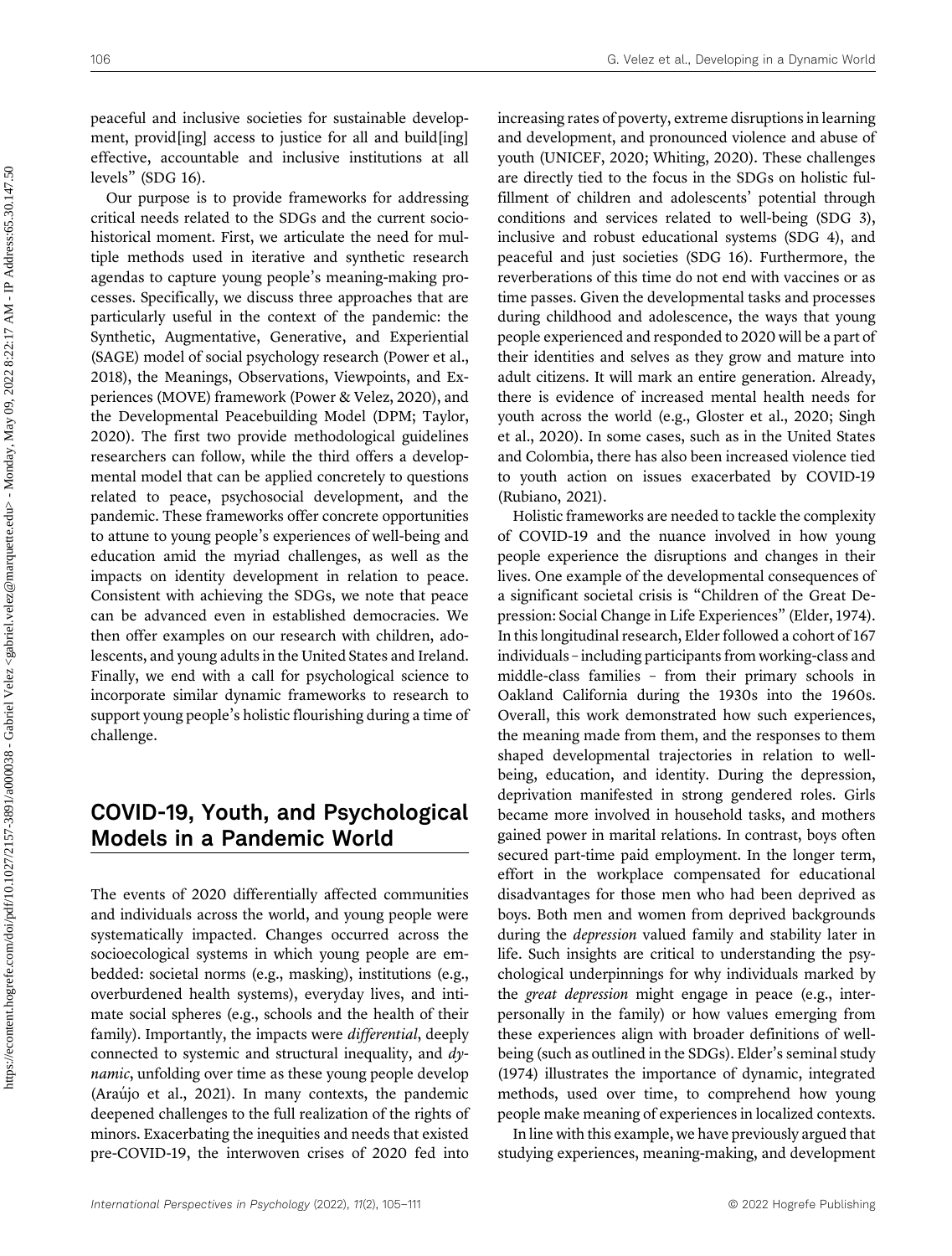processes during times of crisis or rupture requires nuanced, iterative, and dynamic approaches. First, the first and third authors outlined the SAGE model of social psychology research ([Power et al., 2018](#page-5-3)). The acronym encapsulates our proposal to have a synthetic approach to using mixed methods, where qualitative methods can be used to augment findings from quantitative studies, and to generate new hypotheses and predictions capable of advancing psychological knowledge. We suggested qualitative methods can be used independently of quantitative approaches to study experiences that evade experimental reductionism. Second, we built upon this integrative framework to research by centering the importance of examining MOVE, as they unfold, in context, over time ([Power & Velez, 2020](#page-5-2)). Complementing these models, the second author has proposed the DPM ([Taylor, 2020\)](#page-6-1), which integrates a social ecological approach and peacebuilding paradigm to emphasize youth's agency and the multiple constructive ways they are changing their social contexts. SAGE, MOVE, and DPM are complementary: DPM brings nuanced developmental perspective to the question of how to understand young people's experience of educational systems, well-being amid crises, and engagement with the construction of peaceful societies, while the SAGE and MOVE frameworks can guide integrative, holistic research agendas to better understand this phenomenon.

As individuals and societies grapple to make sense of the unfolding COVID-19 pandemic, these models offer concrete and applicable frameworks to examine experiences and meaning-making processes, as well as the ways that young people are actively engaging in the response to adversity. That is, these models help to understand the dynamic interplay as youth imagine and ultimately shape the multiple new realities which the pandemic creates. Young people's experiences, interpretations, and responses to the pandemic will have deep impacts on their developmental trajectories ([Gubrium & Gubrium, 2021;](#page-5-7) [Velez et al., in press](#page-6-4)), including with reverberations for how they engage or disengage with both positive and negative violence and peace.

All methods reveal and conceal. An application of the SAGE model can increase the scope of methodological approaches for understanding the impact COVID-19 has on achieving the social development goals concerning well-being, education, and peace ([Power et al., 2018\)](#page-5-3). Moreover, previous research highlights the importance of temporality in comprehending the effects of societal crises (e.g., [Elder, 1974;](#page-5-6) [Grob et al., 2001\)](#page-5-8). As such, the MOVE framework offers conceptual scaffolding from which to build innovative, multiple-method, research projects focused on both documenting and also achieving well-being, and maintaining educational levels and peace during and

after the pandemic [\(Power & Velez, 2020\)](#page-5-2). Finally, the DPM explicitly teases out how children and youth can not only help those around them but also work toward more just, structural change [\(Taylor, 2020](#page-6-1)). Together, they offer an opportunity for better understanding how COVID-19 has impacted the lives of young people, with a particular eye toward well-being, education, and peace (i.e., as related to SDGs 3, 4, and 16). These temporal, integrative, dynamic, and agentic frameworks are especially critical for understanding youth meaning-making and developmental processes and how these, in turn, shape experiences of the pandemic and other social dynamics in 2020. MOVE provides a guide for where to focus research questions, and SAGE provides a conceptual framework for how to choose and integrate methods to address these questions, while DPM offers a developmental model that is salient for questions of peace and well-being in relation to youth experience and meaning-making.

## Integrative Research, Young People's Meaning-Making, and COVID-19

Moving from the theoretical to the applied can be a challenge. In this section, we provide two examples of psychological research projects focused on young people's meaning-making, integrating dynamic, integrative, and iterative methods, and supporting the construction of cultures of peace. The empirical work is explained in depth in other articles (including important cultural contexts and elaborated methods). Here, we summarize them and offer details that demonstrate how iterative, integrative research agendas – in line with SAGE, MOVE, and the DPM – can be leveraged to support youth's well-being, education, and peace within the context of COVID-19.

#### What the Pandemic Means for Them: US Adolescents' Experiences

A first example comes from one of the authors' investigation of US adolescents' experiences of the pandemic and coping with its multifaceted challenges. A multistep, multimethod process was used to gather their perspectives, while also focusing analysis and dissemination on their well-being and education. Surveys were conducted with adolescents when widespread quarantines began in March 2020 ( $N = 816$ ) and then again after the start of the next academic year in October 2020 ( $N = 2,148$ ). A small group  $(N = 18)$  participated in both and then were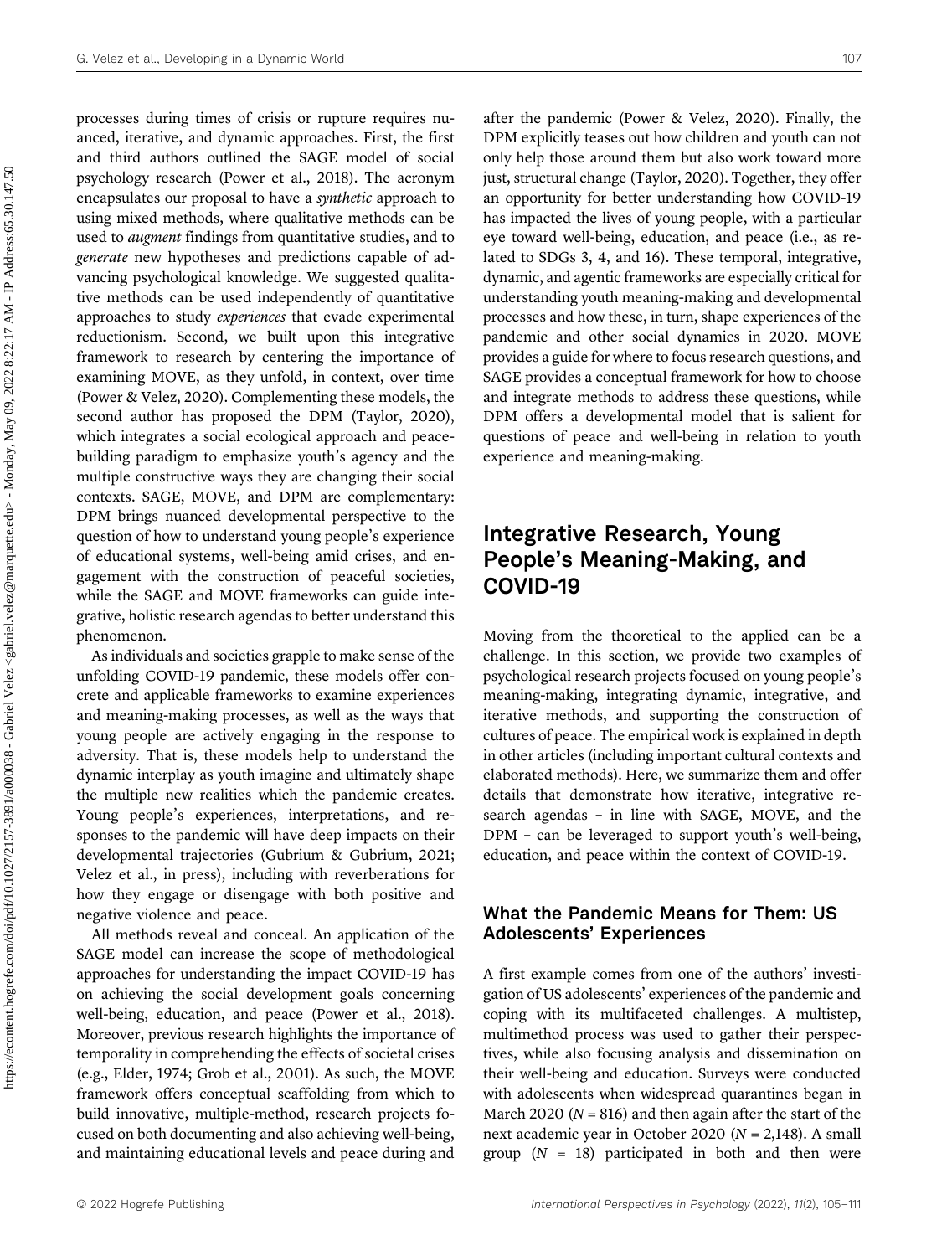interviewed (Velez et al., in press). Additionally, guardians of the adolescents from the longitudinal group were also invited to be interviewed to add their perspective on how their child had been experiencing the pandemic. Questions addressed general experiences, as well as specific prompt that focused on schooling, challenges, and emotions. Separately, we administered surveys to guardians ( $N = 336$ ) to ask their perspectives on their children's psychosocial wellbeing [\(Nemanich et al., under review](#page-5-9)). The various data sources and approaches allowed us to build a nascent understanding of different ways that young people have been impacted, while also forming the foundation for exploring how they are coping with and responding as part of their development. Importantly, the longitudinal group will be interviewed at various points in the future to continue to build this understanding.

Several key themes have emerged in triangulating the various data, with implications for well-being and educational equity (core elements of SDGs 3 and 4). Many participants described struggling to be motivated, to maintain focus on schoolwork, and to cope with stress. These young people were involved in few extracurriculars, used screens and social media more often, and experienced new and increased stressors related to school. The isolation of quarantines, remote schooling, and COVID-19 life generally – whether imposed from the outside or as a choice to protect themselves and loved ones – weighed on their psychosocial well-being. The range of mental health concerns varied, although many of the responses in surveys and interviews indicated that young people's negative mood symptoms of loneliness and restlessness increased. Some adolescents detailed extreme boredom, while others described feeling exhausted and immersed in despair. The latter included those who expressed frustration with the new normal in their lives and others who had difficulty coping with sorrow and challenges (societal or personal) during this time. School experiences often exacerbated these struggles; many expressed in the surveys that teachers and schools were not attentive to difficulties of online/hybrid learning or the stresses and demands students faced during the pandemic.

Building on this interrelation of school experiences and well-being, our findings also demonstrated the experience of some structural and systemic inequities tied to SDGs 3 and 4 laid bare by the pandemic and other events of 2020. For example, in comparison to other participants, Latinx students more often expressed mental health concerns in relation to their school experiences and described impacts on their families' health and financial state as significant stressors. In the fall survey, almost half of Latino/a respondents (45%) described their experience of school as negative.

While the reverberations of 2020 are still being processed, this multipronged research project demonstrates the need for nuanced approaches to studying young people's meaning-making. The impact of 2020 on youth cannot be encapsulated by static measures – as is often the case, for example, with achievement gap and mental health needs – but must focus on understanding and targeting their coping and responses. Meaning-making and development is a critical intersection for considering the SDG's focus on well-being and educational inequity. For example, how does a sense of missing out and its possible emotional impacts fit into usual frameworks on trauma and depression? The dynamic nature of the multitude of challenges in 2020 and their developmental impacts require more flexible, integrative approaches. As the pandemic stretches into 2022, institutions, such as schools, must foster protective factors and places of connection to foster healthy lives and well-being (SDG 3) and work toward more robust educational outcomes (SDG 4).

#### Young Adults Take Action: Prosocial Responses to COVID-19 in Ireland

A dynamic approach to understanding COVID-19's relation to SDGs and youth can also be considered as a call to action. The findings reported here are part of a global effort to document how young adults were responding in cooperative and prosocial ways [\(Padilla-Walker et al.,](#page-5-10) [in](#page-5-11) [press; de Moor et al., 2022](#page-5-11)), consistent with the DPM. In Ireland, over 907 participants responded, ranging in age from 18 to 30 years ( $M = 21.7$ ,  $SD = 2.2$ ), to an online survey in spring 2020. Consistent with SAGE and MOVE, qualitative findings here augment the meaning of youth experiences and viewpoints beyond the published quantitative findings. After completing a set of items about how often they engaged in helping family, friends, or strangers, such as being kind, doing small favors, or cheer up others ([Carlo & Randall, 2002\)](#page-5-12), participants could provide examples or elaborate qualitatively. Consistent with the DPM, these responses also highlight the different types (i.e., helping or peaceful protest) and targets (i.e., close loved ones or strangers that youth may never meet) of prosociality [\(Taylor, 2020\)](#page-6-1). Here, we present these young adults' open-ended responses, which point to the constructive ways young people are advancing well-being (SDG 3) and a peaceful society (SDG 16) even amid the pandemic.

#### Prosociality Toward Family

Over one-third of participants provided concrete examples of how they helped family members. Three primary themes included instrumental support, emotional support, and being kind or trying to decrease others' stress. First, instrumental support included doing shopping and running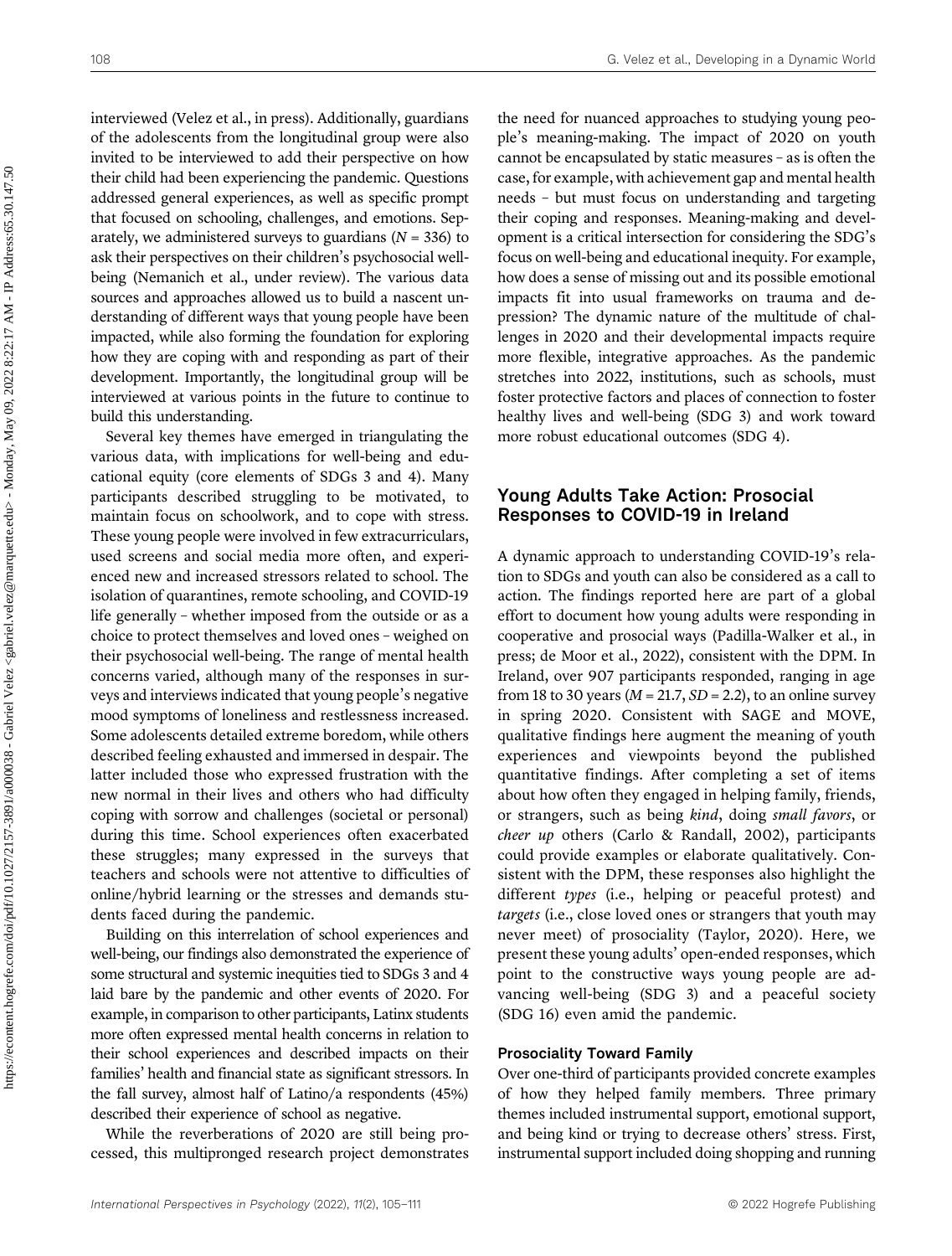errands, making food, and delivering meals, accompanying family to health visits, financial support, sending packages and gifts such as masks, and child minding. The responses also indicated that many young adults were still living at home with their parents: "I help my parents with cooking and cleaning and disinfecting anything that comes into the house to protect them as much as I can due to them being considered high risk...." Second, emotional forms of prosociality toward family included just listening, phone calls or video chats, setting up Zoom games, and going for walks. Third, participants named the absence of behavior as a prosocial tendency; for example, "Always bit my tongue when they annoyed me to avoid an argument since everyone is very stressed anyway." In this way, participants were aware of the overall levels of stress and not only actively tried to help but also demonstrated self-control and understanding of others' stress.

#### Helping Friends

Half of the young adult respondents to this survey provided examples of how they supported friends during the first months of the pandemic in Ireland. The vast majority included emotional support through increased communication: "talking" and "keeping in touch" were the most common. The timing of this survey also captured examples particular to Ireland, "Trying to talk them through the absolute mess that was the Leaving Cert [exam for University admission] and now the results. Trying to calm them down." Second, compared to family targets, there were more limited examples of instrumental support, such as "Taking them somewhere in my car, so they could avoid using public transport." Overall, these responses indicated young people were providing a sense of community and belonging to their peers.

#### Supporting Strangers

Over half of the respondents also shared concrete examples of helping strangers. More distal to these developing young adults, participants also shared how they were prosocially responding to those that they did not know. Three primary themes emerged: instrumental support through volunteering and/or professional work, kindness, and adhering to COVID-19 public health guidelines. First, many examples of instrumental support were similar for family and strangers. Those working in healthcare or shops also noted how they adjusted their work: "Working in customer service I tried to respect customers' boundaries around the time and provide them with extra help." Second, participants described showing politeness, patience, and kindness in terms of prosocial interactions with strangers. Third, this prompt also elicited more responses about how young adults were following national guidelines, such as "going out of my way to give social distance" or "Stayed at home, worn [sic] a mask etc. for others safety and well-being." Unique to this category, a fourth theme emerged which demonstrated the cross-cutting nature of risk and inequality exacerbated by COVID-19. Young adults noted their prosocial support for strangers through social media comments, engagement, and material support for Black Lives Matter protests. This theme illuminates how young adults in Ireland connect both social and political forms of engagement (e.g., [Taylor et al.,](#page-6-5) [2018,](#page-6-5) [2019](#page-6-6)).

Framed by the DPM, studying the constructive and agentic responses of young people, in their own words, complements other recent research in Ireland on the impact of COVID-19 related to psychological stress [\(Burke et al., 2020\)](#page-5-13), well-being ([Stafford et al., in press\)](#page-6-7), or young people's mental health (e.g., O'[Sullivan et al.,](#page-5-14) [2021](#page-5-14)). Beyond documenting the negative impact of the global pandemic, this approach highlights how young adults are taking individual and collective actions to help those around them and what it means to them. These findings demonstrate the need for studying development amid social flux as a time of changing resilience and meaning-making. This survey provides initial insights that can be developed and expanded through an integrative project involving further methods and research over time. From such a knowledge base, interventions that resonate with their experiences and identities can be developed to bolster their prosocial engagement related to their own well-being (SDG 3) and building peace in their immediate environments and the broader community (SDG 16).

## Conclusion

In considering the intersection of human rights, equity, and young people, the COVID-19 pandemic and 2020 presented new challenges while bringing to the forefront dynamics of a globalized, contemporary world. Unequal social systems, discrimination and marginalization, and violence are challenges we face as an international community. Scholars across disciplines have demonstrated how these dynamics particularly impact developing children and youth, such as through their engagement in conflict (e.g., [Wessells, 2016\)](#page-6-8), the long-lasting impacts of trauma [\(Felitti et al., 1998\)](#page-5-15), and their adaptive coping responses and identity outcomes [\(Spencer, 2006](#page-6-9)). The socioecological systems that lay the groundwork for these dynamics are not static; social, political, and historical factors change. Sometimes these changes are gradual or relatively isolated to certain parts of life, and at other times, they are unstable and unpredictable and fundamentally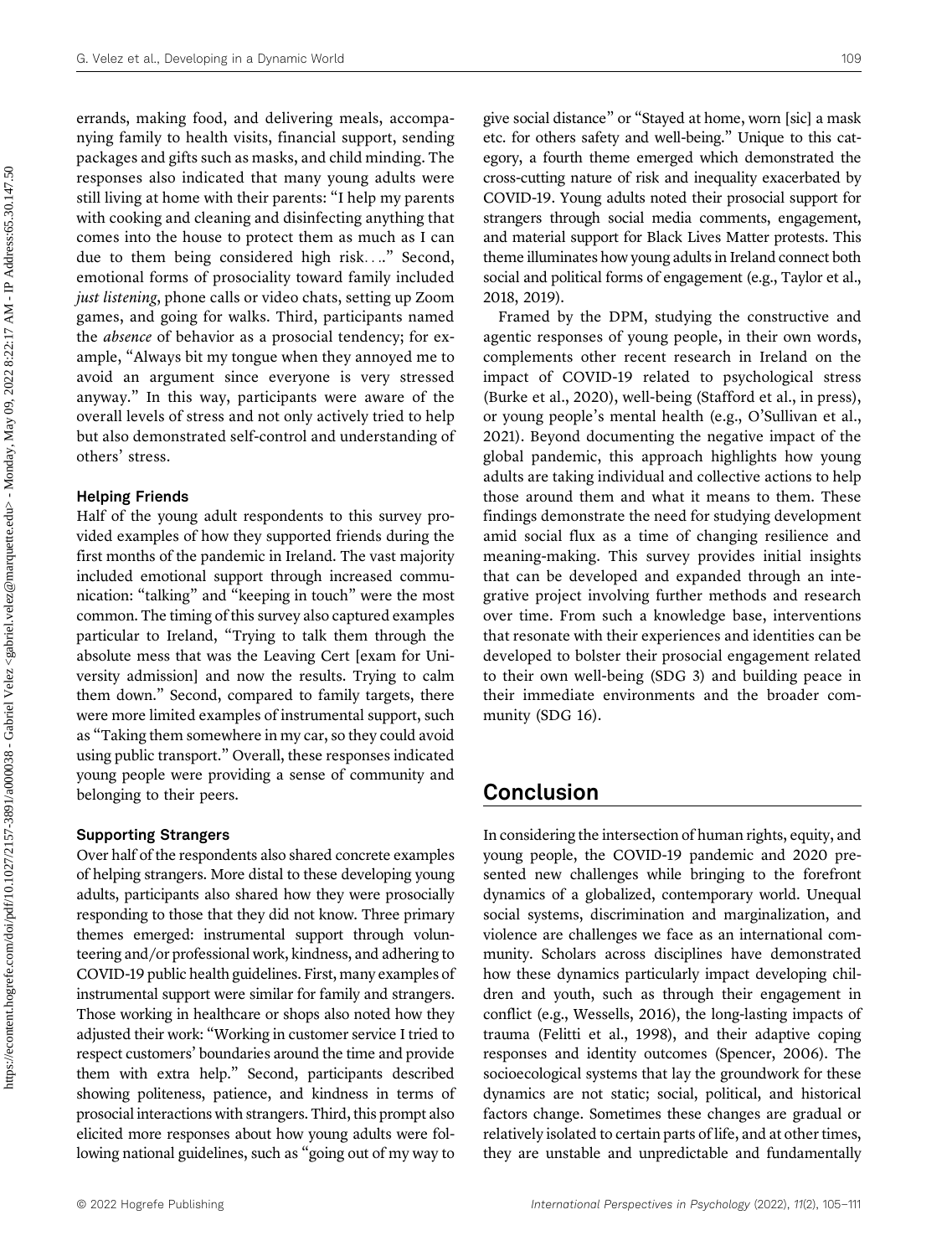alter the society. The pandemic and other events of 2020 were the latter.

Amid this flux and its clear impacts of education, peace, and well-being across the world, it is especially critical that psychological research attends to meaning-making. The outcomes – such as greater impacts on health, mental health, and learning of children and youth from low resources communities – matter and are also worthy of study, but attending to the dynamic nature of how these individuals and groups are processing their experience highlights their coping and the emerging identities in response ([Spencer, 2006](#page-6-9)). Drawing on the frameworks of dynamic models such as SAGE and MOVE, and the DPM that emphasizes youth agency, research that allows space for change and response can lay a groundwork for taking COVID-19 as a starting point to understand developmental trajectories through and beyond the pandemic. The two examples we highlight above are just beginning steps, but we present them to demonstrate how this attention to meaning and experience can illuminate what young people are going through, how they are responding and, in turn, shaping the world around them. In coordination with macro-level metrics (e.g., [Townsend et al., 2020\)](#page-6-10), such work can help understand the lived psychosocial impacts of diverse groups of young people and highlight opportunities to achieve SDGs 3, 4, and 16 by promoting wellbeing, more equitable education, and peaceful, inclusive societies. Of course, in applying such models across international settings, it is critical to be attentive to context. For the two empirical examples in this paper, this contextualization can be found in the full studies (see [Velez](#page-6-4) [et al., in press](#page-6-4); [Taylor et al., 2018,](#page-6-5) [2019\)](#page-6-6).

The COVID-19 pandemic and other events of 2020 have demonstrated the immense gaps and obstacles to achieving these SDGs but have also demonstrated some of the opportunities and resilience of individuals and communities across the world. For psychologists whose research and work focuses on youth, centralizing their meaning-making offers an opportunity to develop ecologically valid understandings and interventions to foster their critical engagement with these challenges.

## References

<span id="page-5-4"></span>Araújo, L. A. D., Veloso, C. F., Souza, M. D. C., Azevedo, J. M. C. D., & Tarro, G. (2021). The potential impact of the COVID-19 pandemic on child growth and development: A systematic review. Jornal de Pediatria, 97(4), 369–377. [https://doi.org/10.1016/j.jped.2020.](https://doi.org/10.1016/j.jped.2020.08.008) [08.008](https://doi.org/10.1016/j.jped.2020.08.008)

<span id="page-5-13"></span><span id="page-5-1"></span>Arnett, J. J. (2014). Adolescence and emerging adulthood. Pearson. Burke, T., Berry, A., Taylor, L. K., Stafford, O., Murphy, E., Shevlin, distress during COVID-19 and quarantine in Ireland: A national survey. Journal of Clinical Medicine, 9(11), Article 3481. [https://](https://doi.org/10.3390/jcm9113481) [doi.org/10.3390/jcm9113481](https://doi.org/10.3390/jcm9113481)

- <span id="page-5-12"></span>Carlo, G., & Randall, B. A. (2002). The development of a measure of prosocial behaviors for late adolescents. Journal of Youth and Adolescence, 31(1), 31–44. [https://doi.org/10.1023/A:](https://doi.org/10.1023/A:1014033032440) [1014033032440](https://doi.org/10.1023/A:1014033032440)
- <span id="page-5-11"></span>de Moor, E. L., Cheng, T., Spitzer, J. E., Berger, C., Carrizales, A., Garandeau, C. F., Hawk, S. T., Kaniušonyté, G., Kumru, A., Malonda, E., Rovella, A., Shen, Y., Taylor, L. K., van Zalk, M., Branje, S., Carlo, G., Padilla Walker, L., & Van der Graaf, J. (2022). What should I do and who's to blame? A cross-national study on youth's attitudes and beliefs in times of COVID-19 [Manuscript submitted for publication].
- <span id="page-5-6"></span>Elder, G. H. (1974). Children of the great depression: Social change in the life experience. University of Chicago Press.
- <span id="page-5-15"></span>Felitti, V. J., Anda, R. F., Nordenberg, D., Williamson, D. F., Spitz, A. M., Edwards, V., Koss, M. P., & Marks, J. S. (1998). Relationship of childhood abuse and household dysfunction to many of the leading causes of death in adults: The adverse childhood experiences (ACE) study. American Journal of Preventive Medicine, 14(4), 245–258. [https://doi.org/10.1016/](https://doi.org/10.1016/s0749-3797(98)00017-8) [s0749-3797\(98\)00017-8](https://doi.org/10.1016/s0749-3797(98)00017-8)
- <span id="page-5-0"></span>Gloster, A. T., Lamnisos, D., Lubenko, J., Presti, G., Squatrito, V., Constantinou, M., Nicolaou, C., Papacostas, S., Aydın, G., Chong, Y. Y., Chien, W. T., Cheng, H. Y., Ruiz, F. J., Garcia-Martin, M. B., Obando-Posada, D. P., Segura-Vargas, M. A., Vasiliou, V. S., McHugh, L., Höfer, S., & Karekla, M. (2020). Impact of COVID-19 pandemic on mental health: An international study. PLoS One, 15(12), Article e0244809.<https://doi.org/10.1371/journal.pone.0244809>
- <span id="page-5-8"></span>Grob, A., Krings, F., & Bangerter, A. (2001). Life markers in biographical narratives of people from three cohorts: A life span perspective in its historical context. Human Development, 44(4), 171–190.<https://doi.org/10.1159/000057057>
- <span id="page-5-7"></span>Gubrium, A., & Gubrium, E. (2021). Narrative complexity in the time of COVID-19. The Lancet, 397(10291), 2244–2245. [https://doi.org/](https://doi.org/10.1016/S0140-6736(21)01287-3) [10.1016/S0140-6736\(21\)01287-3](https://doi.org/10.1016/S0140-6736(21)01287-3)
- <span id="page-5-9"></span>Nemanich, S., Pleva, A., & Millard, A. E. (2021). A retrospective survey of physical and emotional well-being of children and adolescents during the initial phase of the COVID-19 pandemic. Manuscript submitted for publication.
- <span id="page-5-14"></span>O'Sullivan, K., Clark, S., McGrane, A., Rock, N., Burke, L., Boyle, N., Joksimovic, N., & Marshall, K. (2021). A qualitative study of child and adolescent mental health during the COVID-19 pandemic in Ireland. International Journal of Environmental Research and Public Health, 18(3), Article 1062. [https://doi.org/10.3390/](https://doi.org/10.3390/ijerph18031062) [ijerph18031062](https://doi.org/10.3390/ijerph18031062)
- <span id="page-5-10"></span>Padilla-Walker, L., van der Graaff, J., Workman, K., Carlo, G., Branje, S., Carrizales, A., Gerbino, M., Gulseven, Z., Hawk, S., Luengo Kanacri, P., Mesurado, B., Samper, P., Shen, Y., Taylor, L. K., Trach, J., van Zalk, M., & Zukauskiene, R. (in press). Emerging adults' cultural values, prosocial behaviors, and mental health during the COVID-19 pandemic: A multi-national study. International Journal of Behavioral Development.
- <span id="page-5-2"></span>Power, S. A., & Velez, G. (2020). The MOVE framework: Meanings, observations, viewpoints, and experiences in processes of social change. Review of General Psychology, 24(4), 321–334. <https://doi.org/10.1177/1089268020915841>
- <span id="page-5-3"></span>Power, S. A., Velez, G., Qadafi, A., & Tennant, J. (2018). The SAGE model of social psychological research. Perspectives on Psychological Science, 13(3), 359–372. [https://doi.org/10.1177/](https://doi.org/10.1177/1745691617734863) [1745691617734863](https://doi.org/10.1177/1745691617734863)
- <span id="page-5-5"></span>Rubiano, A., M. P. (2021). Amid violence and protests, Colombian universities seek to promote a national dialogue. AAAS Science. [https://www.sciencemag.org/news/2021/05/amid-violence-and](https://www.sciencemag.org/news/2021/05/amid-violence-and-protests-colombian-universities-seek-promote-national-dialogue)[protests-colombian-universities-seek-promote-national-dialogue](https://www.sciencemag.org/news/2021/05/amid-violence-and-protests-colombian-universities-seek-promote-national-dialogue)

M., McHugh, L., & Carr, A. (2020). Increased psychological